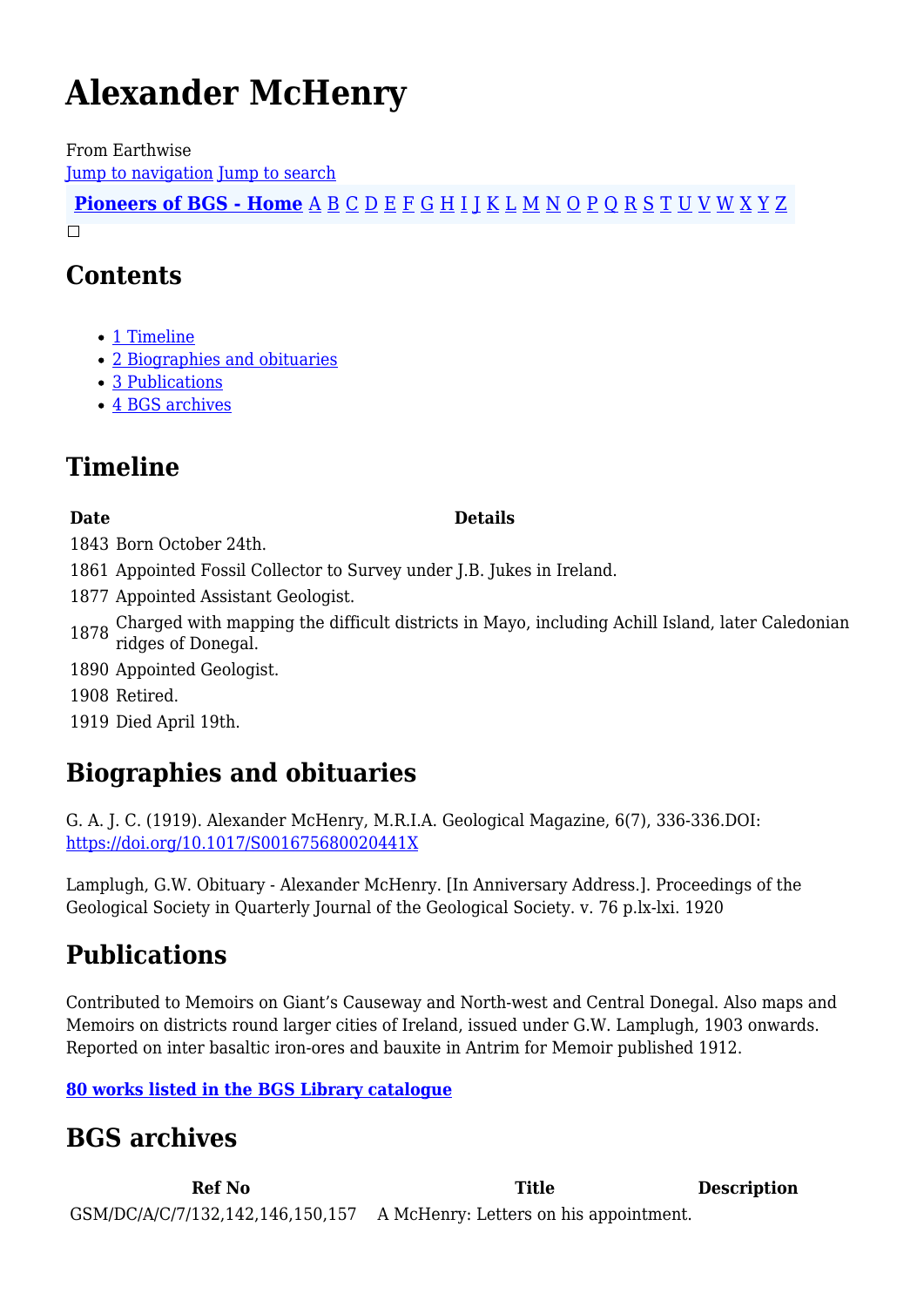GSM/DC/A/C/23/73,77,83,86,140,141 A McHenry: Letters on his promotion. GSM/DC/A/C/24/58,90-91,107,111,117 A McHenry: Letters on his promotion. GSM/DC/A/C/25/79 A McHenry: Letter on his status. Retrieved from ['http://earthwise.bgs.ac.uk/index.php?title=Alexander\\_McHenry&oldid=49433](http://earthwise.bgs.ac.uk/index.php?title=Alexander_McHenry&oldid=49433)' [Category](http://earthwise.bgs.ac.uk/index.php/Special:Categories):

[Pioneers of the British Geological Survey](http://earthwise.bgs.ac.uk/index.php/Category:Pioneers_of_the_British_Geological_Survey)

### **Navigation menu**

### **Personal tools**

- Not logged in
- [Talk](http://earthwise.bgs.ac.uk/index.php/Special:MyTalk)
- [Contributions](http://earthwise.bgs.ac.uk/index.php/Special:MyContributions)
- [Log in](http://earthwise.bgs.ac.uk/index.php?title=Special:UserLogin&returnto=Alexander+McHenry&returntoquery=action%3Dmpdf)
- [Request account](http://earthwise.bgs.ac.uk/index.php/Special:RequestAccount)

#### **Namespaces**

- [Page](http://earthwise.bgs.ac.uk/index.php/Alexander_McHenry)
- [Discussion](http://earthwise.bgs.ac.uk/index.php?title=Talk:Alexander_McHenry&action=edit&redlink=1)

 $\Box$ 

### **Variants**

### **Views**

- [Read](http://earthwise.bgs.ac.uk/index.php/Alexander_McHenry)
- [Edit](http://earthwise.bgs.ac.uk/index.php?title=Alexander_McHenry&action=edit)
- [View history](http://earthwise.bgs.ac.uk/index.php?title=Alexander_McHenry&action=history)
- [PDF Export](http://earthwise.bgs.ac.uk/index.php?title=Alexander_McHenry&action=mpdf)

 $\Box$ 

### **More**

### **Search**

Search Go

### **Navigation**

- [Main page](http://earthwise.bgs.ac.uk/index.php/Main_Page)
- [Recent changes](http://earthwise.bgs.ac.uk/index.php/Special:RecentChanges)
- [Random page](http://earthwise.bgs.ac.uk/index.php/Special:Random)
- [Help about MediaWiki](https://www.mediawiki.org/wiki/Special:MyLanguage/Help:Contents)